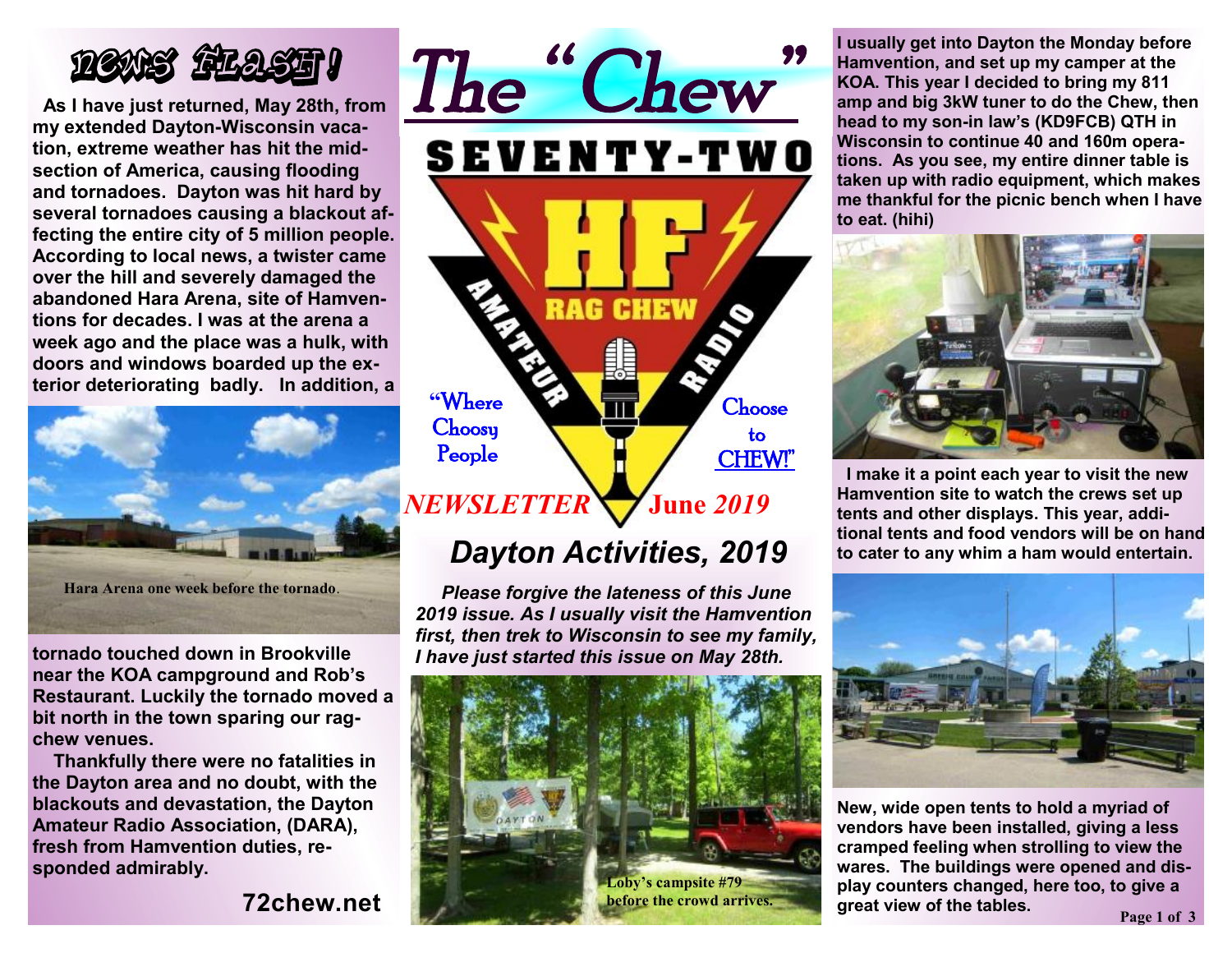

**After my walk through Xenia, I decided to make a side trip to the old Hara Arena. One again I was greeted by an abandoned hulk stuck in an interfamily squabble, rendering that once great facility useless.** 



**The Thursday evening dinner at Rob's Restaurant was, once again, well attended. It seems that nothing will keep hams and their families away from the buffet table where great food is served and great conversations were held at the dining table.** 

**Our new commander, Ken-W3XAF, gave a** 



**hearty welcome to everyone and after a few words by Loby-WA2AXZ, everytheir plates! I do admit that** 

**after a full meal, I did visit the dessert cart. Please don't tell anyone (hihi)**



 **We got back to the KOA campground and, while many hit the sack to get ready** 

**for opening day, several of us held a "Big Bang" party, in the rain, commemorating the end of a great television comedy series.** 

 **Friday morning, the long lines started forming at Xenia. Thankfully, the sun** 



**made a rare appearance and kept things one was off to fill pretty dry during the weekend events. At the appointed hour, the gates opened and a great rush of humanity headed to the fair.**

**The first stop for many was the flea market to snap up freshly displayed goodies. If you had a list of needed things, walking briskly along the stalls usually meant that you would find that special item at a great price.** 



 **Randy-KB3IFH set up his booth displaying the fantastic QSL and eyeball cards he pro-**

**duces. He also makes signs, certificates, nameplates and dozens of**